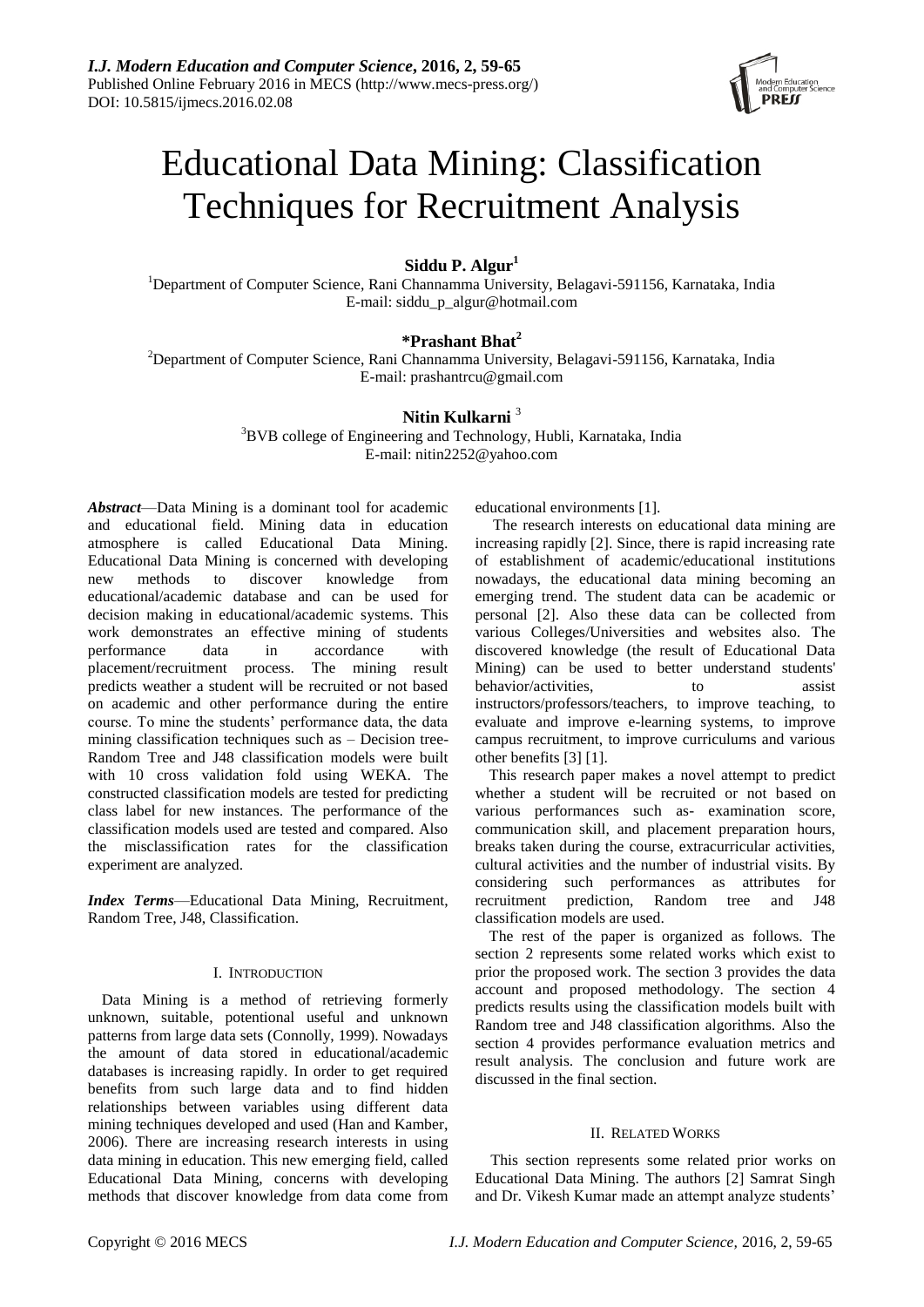academic data and enhanced the quality of technical educational system using data mining techniques. The authors [2] applied six classification techniques such as-BayesNet, Naïve Bayes, Multilayer Perceptron, IB1, Decision Table and PART on student academic data. Also the authors [2] observed that, according to experimental result IB1 Classifier is most suitable method for the student dataset which they have chosen. The educational organizations can use such classification model to measures or visualized the students' performance according to the extracted knowledge.

The authors [4] Jai Ruby and Dr. K. David, proposed a data mining model which is mainly focused on analyzing the prediction accuracy of the academic performance of the students. The proposed model uses influencing factors by Multi Layer Perception algorithm. The proposed work [4] paper proved the attributes chosen from the original dataset are really high influence using Multi Layer Perception. This technique helps the educational institutions to know the academic status/condition of the students in advance and can concentrate on feeble students to improve their academic results [11].

The data mining techniques applied on the marks of the student retrieved from the database of the university so as to grade the students based on their up to date performances, by the author [5] Ritika Saxena. The clustering and decision trees techniques are used in order to mine the data as the huge amount of data is available in the university containing the students record so it is required to refine the data so that the results could be used for the future evaluation [12]. Initially evaluated the performance of the clustering algorithm and then secondly evaluated the performance of decision trees algorithm and then the judgment is made as to which algorithm performance is suitable. And after performing both the techniques, the author [5] concluded that decision tree using J48 algorithm is more efficient than clustering k-means technique.

The authors [6] M.I. López, J.M Luna, C. Romero and S. Ventura proposed a classification via clustering approach to predict the final marks in a university course. The objective of the proposed work had twofold: The first objective is to determine if student participation in the course forum can be a good predictor of the final marks for the course and the second objective is to examine whether the proposed classification via clustering approach can obtain similar accuracy to traditional classification algorithms [13] [15]. Experiments were made using real data from first-year University students. Different clustering algorithms using the proposed approach were compared with traditional classification algorithms in predicting whether students pass or fail the course on the basis of their Moodle forum usage data [14]. The results demonstrated that, the Expectation-Maximizations (EM) clustering algorithm yields results similar to those of the best classification algorithms, when using a group of selected attributes.

The authors [7], Sunita B Aher and Mr. Lobo L.M.R.J studied how useful data mining can be in higher education, particularly to improve students' performance. The authors [7] used students' data from the database of final year students' for Information Technology UG course and applied data mining techniques ZeroR algorithm to discover knowledge. Also DBSCANclustering algorithm is applied on student dataset to make different groups.

#### III. PROPOSED TECHNIQUE

This section represents the detailed method of the proposed work. The student dataset is collected from an Engineering College which contains overall academic and extracurricular performance of final year Engineering students. As a part of data preprocessing, the students' performance data are discretized to get more accuracy in the classification process. The Fig. 1 represents typical structure of the student data records and the Table 1 represents details of attribute descriptions.

Table 1. Details of Attribute Descriptions

| Sl.No          | <b>Attribute</b>   | <b>Descriptions</b>                                                                                                                                                             |  |  |
|----------------|--------------------|---------------------------------------------------------------------------------------------------------------------------------------------------------------------------------|--|--|
| 1              | USSN.NO            | Unique ID of students                                                                                                                                                           |  |  |
| $\overline{c}$ | Eng.Score          | score of all<br>the<br>Average<br>aggregate<br>semesters in CGPA.<br>$3\rightarrow$ CGPA $> = 8.0$<br>$2\rightarrow 6.0$ >= CGPA<= 7.99<br>$1 \rightarrow 4.0$ > = CGPA <= 5.99 |  |  |
| 3              | Comm.Skill         | Communication Skill (Graded between 1<br>to 10 Points)<br>$3\rightarrow$ Points >= 8 (Good)<br>$2\rightarrow 4 \ge Points \le 7$ (Average)<br>$1\rightarrow$ Points <= 3 (Poor) |  |  |
| 4              | PlacePrep<br>Hours | Placement Preparation Hours per Week<br>$3\rightarrow$ Hours >= 7<br>$2\rightarrow 3 \ge$ Hours $\le$ 6<br>$1 \rightarrow$ Hours $\leq 2$                                       |  |  |
| 5              | <b>Breaks</b>      | Breaks between $12th$ and Engineering in<br>Years<br>$0 \rightarrow$ No Breaks<br>$1 \rightarrow 1$ Year<br>$2\rightarrow 2$ Years<br>$3\rightarrow 3$ Years                    |  |  |
| 6              | <b>ExtraCA</b>     | Performance in Extra Curricular Activities<br>3→Good/Excellent performance<br>2→Medium/Average performance<br>1 → Poor performance                                              |  |  |
| 7              | Cult Act           | Performance in Cultural Activities<br>3→Good/Excellent performance<br>2→Medium/Average performance<br>$1\rightarrow$ Poor performance                                           |  |  |
| 8              | IndVisit           | Number of Industrial Visits during the<br>course<br>$3\rightarrow 10$ or above<br>$2 \rightarrow 5$ to 9<br>$1\rightarrow 0$ to 4                                               |  |  |
| 9              | Total              | Total points of attribute no. 2 to 8                                                                                                                                            |  |  |
| 10             | Placement          | $1 \rightarrow$ Placed/Recruited<br>$2\rightarrow$ Not Placed/Recruited                                                                                                         |  |  |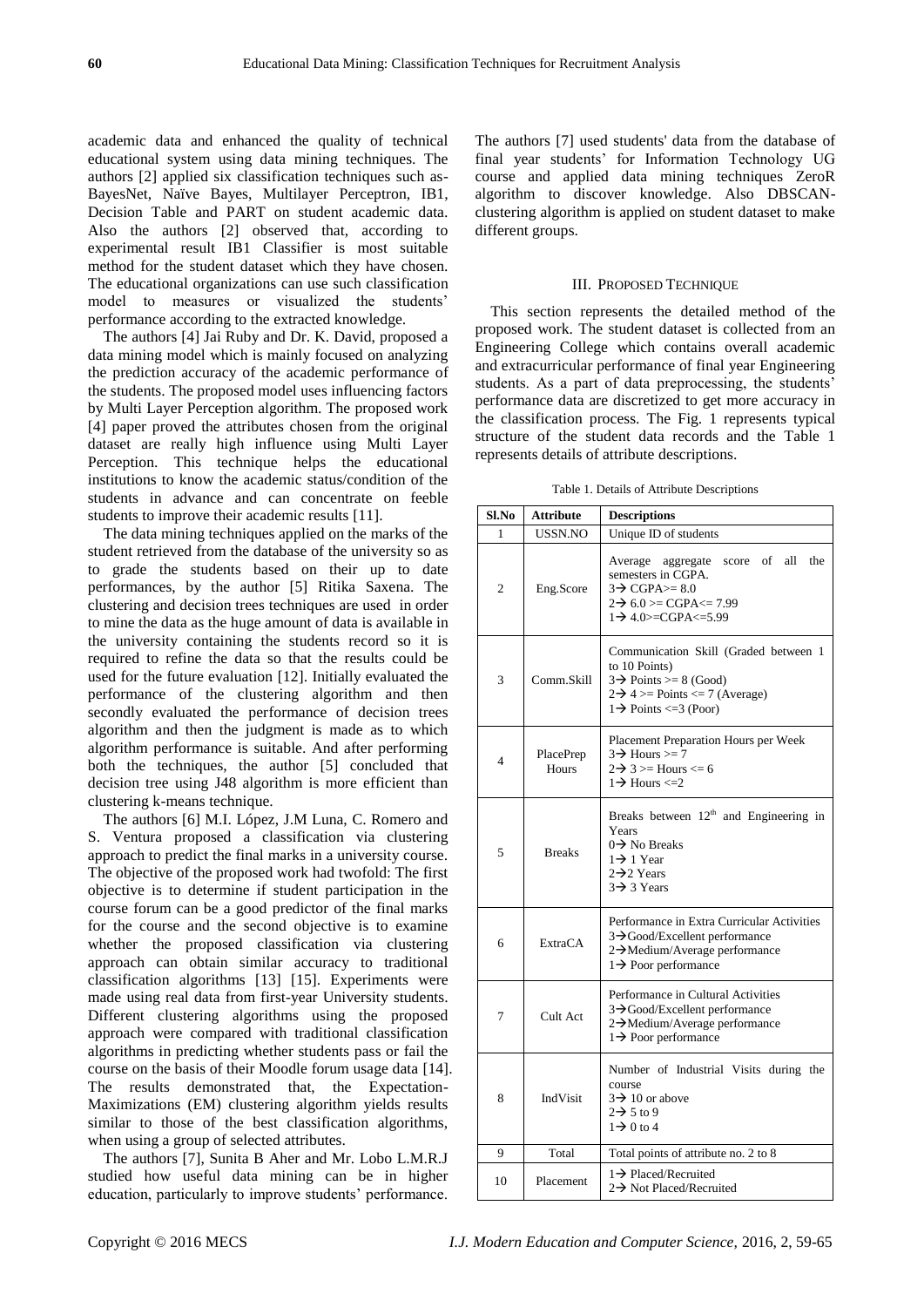|                | Relation: Pdp    |                             |                                  |         |         |         |                                                                                                         |         |         |                |                                      |
|----------------|------------------|-----------------------------|----------------------------------|---------|---------|---------|---------------------------------------------------------------------------------------------------------|---------|---------|----------------|--------------------------------------|
| ь              | 1:50%<br>Numeric | String                      | 2: USNIo 3: EnadScore<br>Nominal | Nominal | Nominal | Nominal | 4: ConnGid   5: PlosPrepHrs   6: Breaks   7: ExtraCurrAct   8: CulturalAct   9: IndustrVat  <br>Nominal | Nominal | Nominal | Numeric        | 10: Total   11: Placement<br>Nominal |
|                |                  | 1.0 2sd09m                  | B                                | a       | b       | b       | ß                                                                                                       | Б       | b       | 21.01          |                                      |
|                |                  | 2.0 25009M                  | b                                | b       | b       | b       | b                                                                                                       | īs      | b       | 21.0 1         |                                      |
|                |                  | 3.0 29009M                  | b                                | b       | b       | 13      | i3                                                                                                      | þ       | b       | 20.0 1         |                                      |
|                |                  | 4.0 25DO9M                  | b                                | b       | b       | b       | lз                                                                                                      | Ŀ       | b       | 20.02          |                                      |
|                |                  | 5.0 2500 PM                 | ाउ                               | Is      | Is      | в       | ls                                                                                                      | īz      | Is      | 20.01          |                                      |
|                |                  | 6.0 250 0 M                 | b                                | h       | b       | ь       | ъ                                                                                                       | īz      | h       | 20.0 1         |                                      |
|                |                  | 7.0 2900E                   | k                                | k       | b       | k       | īs                                                                                                      | īs      | Ъ       | 20.01          |                                      |
|                |                  | 8.0 29003M                  | łз                               | b       | b       | lз      | lз                                                                                                      | b       | b       | 20,02          |                                      |
|                |                  | 9.0 250 09M                 | b                                | b       | b       | b       | b                                                                                                       | 12      | ٥       | 19.02          |                                      |
| 10             |                  | 10.0 25D03M                 | b                                | Is      | b       | Б       | E                                                                                                       | 13      | 13      | 19.01          |                                      |
| m              |                  | 11.0 2SD08E                 | 12                               | Б       | ъ       | Ъ       | īz                                                                                                      | 13      | ō       | 19.02          |                                      |
| 12             |                  | 12.0 25D08M                 | b                                | Б       | в       | īs      | ī2                                                                                                      | 12      | Ъ       | 19.01          |                                      |
| B              |                  | 13.0 250 03C                | łз                               | ls      | b       | b       | lз                                                                                                      | b       | b       | 19.011         |                                      |
| 14             |                  | 14.0 25D08C                 | b                                | в       | b       | b       | b                                                                                                       | þ       | ٥       | 19.02          |                                      |
| 15             |                  | 15.0 25003M                 | b                                | ls      | b       | Is      | 13                                                                                                      | Iz      | ь       | 19.02          |                                      |
| 16             |                  | 16.0 2SD08C                 | b                                | lī      | 2       | ā       | ā                                                                                                       | īż      | ō       | 19.011         |                                      |
| m              |                  | 17.0 29000C                 | b                                | k       | b       | ß       | ß                                                                                                       | 12      | Ъ       | 19.01          |                                      |
| <b>IB</b>      |                  | 18.0 2920年                  | b                                | ls      | ाउ      | lз      | lз                                                                                                      | īz      | ū       | 19.02          |                                      |
| 19<br>lм       |                  | 19.0 2SD08M<br>20.0 250 030 | b<br>łз                          | 5<br>b  | ā<br>b  | Б<br>Ъ  | b<br>ls                                                                                                 | Б<br>Б  | ٦<br>b  | 19.02<br>19.07 |                                      |
|                |                  |                             |                                  | lī      |         |         |                                                                                                         |         |         |                |                                      |
| 21<br>22       |                  | 21.0 250 GBM<br>22.0 29008C | b<br>b                           | в       | b<br>2  | Ъ<br>ь  | ъ<br>ī                                                                                                  | 12<br>ß | ō<br>Ъ  | 19.02<br>18.02 |                                      |
| 23             |                  | 23.0 25D03M                 | b                                | ь       | þ       | īs      | b                                                                                                       | 12      | ū       | 18.011         |                                      |
| Iм             |                  | 24.0.250.08F                | ā                                | в       | b       | b       | 12                                                                                                      | 12      | b       | 18.0 1         |                                      |
| lzs            |                  | 25.0 2500 K                 | łз                               | ls      | b       | b       | l2                                                                                                      | l2      | b       | 18.0 1         |                                      |
| l26            |                  | <b>26.0 250 030</b>         | a                                | ls      | h       | ā       | īs                                                                                                      | 12      | a       | 18.0 1         |                                      |
| m              |                  | 27.0 2SD08IS                | ı                                | h       | 2       | h       | h                                                                                                       | Ъ       | h       | 18.02          |                                      |
| 28             |                  | 28.0 25D08E                 | b                                | b       | ট       | ъ       | b                                                                                                       | īs      | ı       | 18.011         |                                      |
| lz             |                  | 29.0.250.08E                | ā                                | Б       | 5       | Б       | ls                                                                                                      | 12      | ı       | 18.01          |                                      |
| 30             |                  | 30.0 250 086                | łз                               | ls      | łз      | 12      | ls                                                                                                      | Б       | h       | 18.0 1         |                                      |
| 31             |                  | 31.0 25008C                 | ाउ                               | Iz      | ī       | з       | īs                                                                                                      | īs      | o       | 18.01          |                                      |
| $\overline{3}$ |                  | 32.0 292080                 | b                                | b       | h       | Б       | b                                                                                                       | Б       | ō       | 18.01          |                                      |
| 33             |                  | 33.0 250 080                | 12                               | b       | þ       | l2      | b                                                                                                       | īs      | b       | 18.0 1         |                                      |
| M              |                  | 34.0 2SD03E                 | b                                | B       | b       | E       | 13                                                                                                      | 13      | h       | 18.0 1         |                                      |
| 35             |                  | 35.0029008                  | ā                                | ь       | 2       | b       | ls                                                                                                      | ls      | h       | 18.0 1         |                                      |
| 36             |                  | 36.0 2SD08M                 | B                                | Is      | b       | з       | Is                                                                                                      | 13      | ı       | 18.02          |                                      |
| 37             |                  | 37.0 292036                 | b                                | b       | b       | b       | b                                                                                                       | lz      | h       | 18,011         |                                      |
| 38             |                  | 38.0 25D08M                 | b                                | Б       | b       | Б       | īs                                                                                                      | Þ       | ī       | 18.0 1         |                                      |
|                |                  |                             |                                  |         |         |         |                                                                                                         |         |         |                |                                      |

Fig.1. Typical Structure of the Student Performance Data

- *A)* The USSN is unique ID which is given to each student in the college.
- *B)* The Engineering score in terms of CGPA are fall between 1 to 10 points. The CGPA pints are graded in terms of 1, 2 and 3. The grade 1 represents the CGPA in the range of 4.0 to 5.99. The grade 2 represents CGPA in the range of 6.0 to 7.99. In the similar way, the grade 3 represents CGPA in the range of 8.0 to 10.0.
- *C)* The attribute *Comm. Skill* represents the English verbal skill of each engineering student, and graded as 1, 2 and 3. The grade 3 represents the communication skill is ‗Good' (Communication skill points 8 or above, out of 10 points), grade 2 represents communication skill is 'Average' (Communication skill points between 4 and 7, out of 10 points), and grade 1 represents communication skill is 'Poor' (Communication skill points between 0 and 3, out of 10 points).
- *D)* The attribute *PlacePrepHours* represents number of hours for the study/preparation of placement/recruitment process. This study includes preparation for aptitudes test/written test and personal interview. The data of this attribute are discretized as 1, 2 and 3. The discrete value 1 represents in the range of 0-2 Hours per week. The discrete value 2 represents in the range of 3-6 Hours per week. Similarly, the discrete value 3 represents 7 hours or above per week.
- *E)* The attribute *Breaks* indicates number of breaks in years between  $12<sup>th</sup>$  standard and first year Engineering. In the attribute *Breaks*, '0' indicatesthere are no breaks between  $12<sup>th</sup>$  and Engineering,  $1'$ indicates – there is 1 year break between  $12<sup>th</sup>$  and Engineering. Similarly '2' and '3' indicates there are 2 years and 3 years breaks between  $12<sup>th</sup>$  and Engineering respectively.
- *F)* The attribute *ExtraCA* represents performance of Extra-Curricular Activities of each students. The Extra-Curricular Activities includes any technical activities such as Paper Presentation, Workshops attended etc. The values of attribute are graded as

Excellent/Good, Average and Poor according to the performance of students.

- *G)* The attribute *CultAct* represents performance of Cultural Activities of each student. The Cultural Activities includes any non- technical activities such as mime, songs, dance, quiz, sports etc. The values of attribute are graded as Excellent/Good, Average and Poor according to the performance of students.
- *H)* The attribute *IndVisit* represents number of industrial visits made by the students. This includesstudy tour, personal visits and internships. The values of this attribute are discretized as 1, 2 and 3. The discrete value '1' represents- the number of industrial visits in the range of 0 to 4. The discrete value 2 represents- the number of industrial visits in the range of 5 to 9. Similarly, the discrete value 3 represents- the number of industrial visits are 10 or above.
- *I)* The attribute *Total* represents the total from attribute no. 2 to 8.
- *J)* The attribute *Placement* has two distinct values *Placed* and *Not Placed.* The value ‗1' represents the student has placed in one or more industry, and the value'2' represents the student has not placed in any industry. Since, our objective is to predict whether a student will be placed or not, we take values of this attribute as class label for our experiment.

To build classification models using Random Tree and J48 algorithms, we need to undergo with - *Attribute Selection Measures*. The detailed procedures for attribute selection measure are discussed in our previous work [8]. Classification rules are extracted from the built classification models, and a part of the classification rules are presented below.

| <b>Pruned J48 tree Rules</b>                   |
|------------------------------------------------|
| $EnggScore = 1$                                |
| IndustrVisit = $0: 2 (37.0/6.0)$               |
| IndustrVisit = 1: 2 (17.0/3.0)                 |
| IndustrVisit = $2: 2(0.0)$                     |
| IndustrVisit = $3$                             |
| $PicePrepHrs = 1: 1 (1.0)$                     |
| PlcePrepHrs = 2: 1 $(8.0/2.0)$<br>$\mathbb{R}$ |
| PlcePrepHrs = $3: 2(2.0)$                      |
| $EnggScore = 2$                                |
| IndustrVisit = $0$                             |
| $P$ lce $P$ rep $H$ rs = 1                     |
| ExtraCurrAct = 1: 2 (8.0/3.0)                  |
| ExtraCurrAct = 2: 1 (1.0)                      |
| ExtraCurrAct = 3: 1 (4.0)                      |
| PlcePrepHrs = 2: 2 (12.0/3.0)                  |
| PlcePrepHrs = $3:1(6.0/1.0)$                   |
| IndustrVisit = 1: 1 $(31.0/11.0)$              |
| IndustrVisit = $2:1(0.0)$                      |
| IndustrVisit = $3: 2 (7.0/2.0)$                |
| $EnggScore = 3$                                |
| CommSkil = 1: 2 $(3.0)$                        |
| $CommSki = 2$                                  |
| ExtraCurrAct = 1: 2 (34.0/14.0)                |
| ExtraCurrAct = 2: 1 (36.0/8.0)                 |
| ExtraCurrAct = 3: 1 $(58.0/19.0)$              |
| CommSkil = $3:1(198.0/40.0)$                   |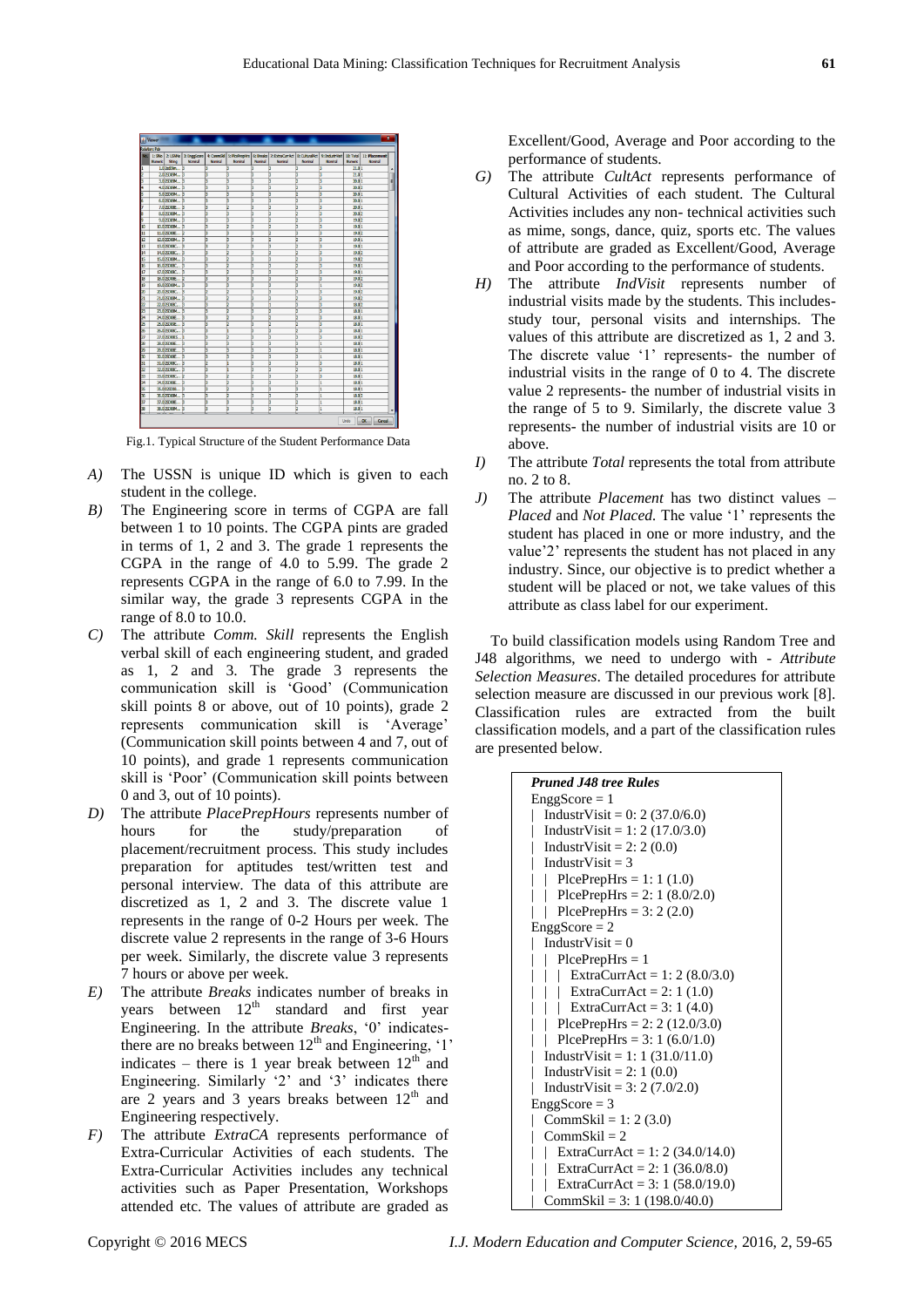The detailed procedures for attribute selection measure are discussed in our previous work [8].

| $EnggScore = 1$<br>$ $ IndustrVisit = 0<br>Cultural $Act = 0: 2(12/0)$<br>I<br>$\mathbb{R}$<br>$\mathbb{L}$<br>Cultural $Act = 1: 1 (0/0)$<br>I<br>  Cultural $Act = 2$<br>    PlcePrepHrs = 1: 2 (6/0)<br>    PlcePrepHrs = 2<br>$\overline{\phantom{a}}$<br>$\overline{\phantom{a}}$<br>Total $<$ 13.5<br>$\overline{\phantom{a}}$<br>      Total < 13.5<br>        Total < 10.5<br>        Breaks = 1: 2 (1/0)<br>        Breaks = 2: 1 (1/0)<br>        Breaks = 3: 1 (0/0)<br>        Total >= 10.5<br>        Breaks = 1: 1 (0/0)<br>        Breaks = 2: 2 (3/1)<br>        Brea<br>I<br>$\overline{\phantom{a}}$<br>$\overline{\phantom{a}}$<br>$\overline{\phantom{a}}$<br>$\overline{\phantom{a}}$<br>$\overline{\phantom{a}}$<br>$\overline{\phantom{a}}$<br>$\overline{\phantom{a}}$<br>I<br>$\overline{\phantom{a}}$<br>$\overline{\phantom{a}}$<br>$\overline{\phantom{a}}$<br>$\bigg $<br>$\overline{\phantom{a}}$<br>$\mathbb{R}$<br>Total >= $14.5: 1(2/1)$<br>$\overline{\phantom{a}}$<br>$\overline{\phantom{a}}$<br>Cultural $Act = 3$<br>  ExtraCurr $Act = 1: 2 (2/0)$<br>$\frac{1}{2}$<br>I<br>$\overline{\phantom{a}}$<br>$\overline{\phantom{a}}$<br>$\mathbb T$<br>ExtraCurrAct = $2:1(1/0)$<br>I<br>$\overline{\phantom{a}}$<br>  ExtraCurrAct = 3: 2 (1/0)<br>I<br>I<br>Industr $V$ isit = 1<br>I<br>$PicePrepHrs = 1$<br>$\overline{\phantom{a}}$<br>I<br>ExtraCurrAct = 1: 2 (3/1)<br>$\overline{\phantom{a}}$<br>$\mathbb{R}$<br>I<br>  ExtraCurrAct = 2: 1 (0/0)<br>  ExtraCurrAct = 3: 2 (1/0)<br>I<br>$\overline{\phantom{a}}$<br>$\overline{\phantom{a}}$<br>I<br>$ $ PlcePrepHrs = 2<br>I<br>  ExtraCurrAct = 1: 2 (3/0)<br>I<br>$\begin{array}{r} \mid \text{ ExtraCurrent} \text{C} = 1.2 \ (30) \\ \mid \text{ (ExtraCurrent)} \text{C} = 2 \\ \mid \text{ (10)} \text{ (11)} \\ \mid \text{ (11)} \text{ (12)} = 14.5:1 \ (1/0) \\ \mid \text{ (12)} \text{ (12)} \\ \mid \text{ (13)} \text{ (14)} = 2:1 \ (2/1) \\ \mid \text{ (13)} \text{ (14)} = 2:1 \ (2/1) \\ \mid \text{ (14)} \text{ (15)} = 2:1 \ (2/1) \\ \mid \text{ (15)} \text{ (15)} = 2:$<br>I<br>$\overline{\phantom{a}}$<br>$\overline{\phantom{a}}$<br>$\overline{\phantom{a}}$<br>$\mid$<br>$\mid$<br>  CommSkil = 3: 2 (3/0)<br>I<br>$\overline{\phantom{a}}$<br>  PlcePrepHrs = $3:2(3/0)$<br>$\overline{a}$<br>IndustrVisit = 2: 1 (0/0)<br>$\mathbb{R}$<br>IndustrVisit = $3$<br>PlcePrepHrs = 1: 1 (1/0)<br>$P$ lce $P$ rep $H$ rs = 2<br>ExtraCurrAct = 1: 1 $(2/0)$<br>ExtraCurrAct = $2:1(3/0)$<br>$Extract = 3$<br>Total < $15.5: 2(1/0)$<br>I | <b>Rules part from Random Tree</b> |
|--------------------------------------------------------------------------------------------------------------------------------------------------------------------------------------------------------------------------------------------------------------------------------------------------------------------------------------------------------------------------------------------------------------------------------------------------------------------------------------------------------------------------------------------------------------------------------------------------------------------------------------------------------------------------------------------------------------------------------------------------------------------------------------------------------------------------------------------------------------------------------------------------------------------------------------------------------------------------------------------------------------------------------------------------------------------------------------------------------------------------------------------------------------------------------------------------------------------------------------------------------------------------------------------------------------------------------------------------------------------------------------------------------------------------------------------------------------------------------------------------------------------------------------------------------------------------------------------------------------------------------------------------------------------------------------------------------------------------------------------------------------------------------------------------------------------------------------------------------------------------------------------------------------------------------------------------------------------------------------------------------------------------------------------------------------------------------------------------------------------------------------------------------------------------------------------------------------------------------------------------------------------------------------------------------------------------------------------------------------------------------------------------------------------------------------------------------------------------------------------------------------------------------------------------------------------|------------------------------------|
|                                                                                                                                                                                                                                                                                                                                                                                                                                                                                                                                                                                                                                                                                                                                                                                                                                                                                                                                                                                                                                                                                                                                                                                                                                                                                                                                                                                                                                                                                                                                                                                                                                                                                                                                                                                                                                                                                                                                                                                                                                                                                                                                                                                                                                                                                                                                                                                                                                                                                                                                                                    |                                    |
|                                                                                                                                                                                                                                                                                                                                                                                                                                                                                                                                                                                                                                                                                                                                                                                                                                                                                                                                                                                                                                                                                                                                                                                                                                                                                                                                                                                                                                                                                                                                                                                                                                                                                                                                                                                                                                                                                                                                                                                                                                                                                                                                                                                                                                                                                                                                                                                                                                                                                                                                                                    |                                    |
|                                                                                                                                                                                                                                                                                                                                                                                                                                                                                                                                                                                                                                                                                                                                                                                                                                                                                                                                                                                                                                                                                                                                                                                                                                                                                                                                                                                                                                                                                                                                                                                                                                                                                                                                                                                                                                                                                                                                                                                                                                                                                                                                                                                                                                                                                                                                                                                                                                                                                                                                                                    |                                    |
|                                                                                                                                                                                                                                                                                                                                                                                                                                                                                                                                                                                                                                                                                                                                                                                                                                                                                                                                                                                                                                                                                                                                                                                                                                                                                                                                                                                                                                                                                                                                                                                                                                                                                                                                                                                                                                                                                                                                                                                                                                                                                                                                                                                                                                                                                                                                                                                                                                                                                                                                                                    |                                    |
|                                                                                                                                                                                                                                                                                                                                                                                                                                                                                                                                                                                                                                                                                                                                                                                                                                                                                                                                                                                                                                                                                                                                                                                                                                                                                                                                                                                                                                                                                                                                                                                                                                                                                                                                                                                                                                                                                                                                                                                                                                                                                                                                                                                                                                                                                                                                                                                                                                                                                                                                                                    |                                    |
|                                                                                                                                                                                                                                                                                                                                                                                                                                                                                                                                                                                                                                                                                                                                                                                                                                                                                                                                                                                                                                                                                                                                                                                                                                                                                                                                                                                                                                                                                                                                                                                                                                                                                                                                                                                                                                                                                                                                                                                                                                                                                                                                                                                                                                                                                                                                                                                                                                                                                                                                                                    |                                    |
|                                                                                                                                                                                                                                                                                                                                                                                                                                                                                                                                                                                                                                                                                                                                                                                                                                                                                                                                                                                                                                                                                                                                                                                                                                                                                                                                                                                                                                                                                                                                                                                                                                                                                                                                                                                                                                                                                                                                                                                                                                                                                                                                                                                                                                                                                                                                                                                                                                                                                                                                                                    |                                    |
|                                                                                                                                                                                                                                                                                                                                                                                                                                                                                                                                                                                                                                                                                                                                                                                                                                                                                                                                                                                                                                                                                                                                                                                                                                                                                                                                                                                                                                                                                                                                                                                                                                                                                                                                                                                                                                                                                                                                                                                                                                                                                                                                                                                                                                                                                                                                                                                                                                                                                                                                                                    |                                    |
|                                                                                                                                                                                                                                                                                                                                                                                                                                                                                                                                                                                                                                                                                                                                                                                                                                                                                                                                                                                                                                                                                                                                                                                                                                                                                                                                                                                                                                                                                                                                                                                                                                                                                                                                                                                                                                                                                                                                                                                                                                                                                                                                                                                                                                                                                                                                                                                                                                                                                                                                                                    |                                    |
|                                                                                                                                                                                                                                                                                                                                                                                                                                                                                                                                                                                                                                                                                                                                                                                                                                                                                                                                                                                                                                                                                                                                                                                                                                                                                                                                                                                                                                                                                                                                                                                                                                                                                                                                                                                                                                                                                                                                                                                                                                                                                                                                                                                                                                                                                                                                                                                                                                                                                                                                                                    |                                    |
|                                                                                                                                                                                                                                                                                                                                                                                                                                                                                                                                                                                                                                                                                                                                                                                                                                                                                                                                                                                                                                                                                                                                                                                                                                                                                                                                                                                                                                                                                                                                                                                                                                                                                                                                                                                                                                                                                                                                                                                                                                                                                                                                                                                                                                                                                                                                                                                                                                                                                                                                                                    |                                    |
|                                                                                                                                                                                                                                                                                                                                                                                                                                                                                                                                                                                                                                                                                                                                                                                                                                                                                                                                                                                                                                                                                                                                                                                                                                                                                                                                                                                                                                                                                                                                                                                                                                                                                                                                                                                                                                                                                                                                                                                                                                                                                                                                                                                                                                                                                                                                                                                                                                                                                                                                                                    |                                    |
|                                                                                                                                                                                                                                                                                                                                                                                                                                                                                                                                                                                                                                                                                                                                                                                                                                                                                                                                                                                                                                                                                                                                                                                                                                                                                                                                                                                                                                                                                                                                                                                                                                                                                                                                                                                                                                                                                                                                                                                                                                                                                                                                                                                                                                                                                                                                                                                                                                                                                                                                                                    |                                    |
|                                                                                                                                                                                                                                                                                                                                                                                                                                                                                                                                                                                                                                                                                                                                                                                                                                                                                                                                                                                                                                                                                                                                                                                                                                                                                                                                                                                                                                                                                                                                                                                                                                                                                                                                                                                                                                                                                                                                                                                                                                                                                                                                                                                                                                                                                                                                                                                                                                                                                                                                                                    |                                    |
|                                                                                                                                                                                                                                                                                                                                                                                                                                                                                                                                                                                                                                                                                                                                                                                                                                                                                                                                                                                                                                                                                                                                                                                                                                                                                                                                                                                                                                                                                                                                                                                                                                                                                                                                                                                                                                                                                                                                                                                                                                                                                                                                                                                                                                                                                                                                                                                                                                                                                                                                                                    |                                    |
|                                                                                                                                                                                                                                                                                                                                                                                                                                                                                                                                                                                                                                                                                                                                                                                                                                                                                                                                                                                                                                                                                                                                                                                                                                                                                                                                                                                                                                                                                                                                                                                                                                                                                                                                                                                                                                                                                                                                                                                                                                                                                                                                                                                                                                                                                                                                                                                                                                                                                                                                                                    |                                    |
|                                                                                                                                                                                                                                                                                                                                                                                                                                                                                                                                                                                                                                                                                                                                                                                                                                                                                                                                                                                                                                                                                                                                                                                                                                                                                                                                                                                                                                                                                                                                                                                                                                                                                                                                                                                                                                                                                                                                                                                                                                                                                                                                                                                                                                                                                                                                                                                                                                                                                                                                                                    |                                    |
|                                                                                                                                                                                                                                                                                                                                                                                                                                                                                                                                                                                                                                                                                                                                                                                                                                                                                                                                                                                                                                                                                                                                                                                                                                                                                                                                                                                                                                                                                                                                                                                                                                                                                                                                                                                                                                                                                                                                                                                                                                                                                                                                                                                                                                                                                                                                                                                                                                                                                                                                                                    |                                    |
|                                                                                                                                                                                                                                                                                                                                                                                                                                                                                                                                                                                                                                                                                                                                                                                                                                                                                                                                                                                                                                                                                                                                                                                                                                                                                                                                                                                                                                                                                                                                                                                                                                                                                                                                                                                                                                                                                                                                                                                                                                                                                                                                                                                                                                                                                                                                                                                                                                                                                                                                                                    |                                    |
|                                                                                                                                                                                                                                                                                                                                                                                                                                                                                                                                                                                                                                                                                                                                                                                                                                                                                                                                                                                                                                                                                                                                                                                                                                                                                                                                                                                                                                                                                                                                                                                                                                                                                                                                                                                                                                                                                                                                                                                                                                                                                                                                                                                                                                                                                                                                                                                                                                                                                                                                                                    |                                    |
|                                                                                                                                                                                                                                                                                                                                                                                                                                                                                                                                                                                                                                                                                                                                                                                                                                                                                                                                                                                                                                                                                                                                                                                                                                                                                                                                                                                                                                                                                                                                                                                                                                                                                                                                                                                                                                                                                                                                                                                                                                                                                                                                                                                                                                                                                                                                                                                                                                                                                                                                                                    |                                    |
|                                                                                                                                                                                                                                                                                                                                                                                                                                                                                                                                                                                                                                                                                                                                                                                                                                                                                                                                                                                                                                                                                                                                                                                                                                                                                                                                                                                                                                                                                                                                                                                                                                                                                                                                                                                                                                                                                                                                                                                                                                                                                                                                                                                                                                                                                                                                                                                                                                                                                                                                                                    |                                    |
|                                                                                                                                                                                                                                                                                                                                                                                                                                                                                                                                                                                                                                                                                                                                                                                                                                                                                                                                                                                                                                                                                                                                                                                                                                                                                                                                                                                                                                                                                                                                                                                                                                                                                                                                                                                                                                                                                                                                                                                                                                                                                                                                                                                                                                                                                                                                                                                                                                                                                                                                                                    |                                    |
|                                                                                                                                                                                                                                                                                                                                                                                                                                                                                                                                                                                                                                                                                                                                                                                                                                                                                                                                                                                                                                                                                                                                                                                                                                                                                                                                                                                                                                                                                                                                                                                                                                                                                                                                                                                                                                                                                                                                                                                                                                                                                                                                                                                                                                                                                                                                                                                                                                                                                                                                                                    |                                    |
|                                                                                                                                                                                                                                                                                                                                                                                                                                                                                                                                                                                                                                                                                                                                                                                                                                                                                                                                                                                                                                                                                                                                                                                                                                                                                                                                                                                                                                                                                                                                                                                                                                                                                                                                                                                                                                                                                                                                                                                                                                                                                                                                                                                                                                                                                                                                                                                                                                                                                                                                                                    |                                    |
|                                                                                                                                                                                                                                                                                                                                                                                                                                                                                                                                                                                                                                                                                                                                                                                                                                                                                                                                                                                                                                                                                                                                                                                                                                                                                                                                                                                                                                                                                                                                                                                                                                                                                                                                                                                                                                                                                                                                                                                                                                                                                                                                                                                                                                                                                                                                                                                                                                                                                                                                                                    |                                    |
|                                                                                                                                                                                                                                                                                                                                                                                                                                                                                                                                                                                                                                                                                                                                                                                                                                                                                                                                                                                                                                                                                                                                                                                                                                                                                                                                                                                                                                                                                                                                                                                                                                                                                                                                                                                                                                                                                                                                                                                                                                                                                                                                                                                                                                                                                                                                                                                                                                                                                                                                                                    |                                    |
|                                                                                                                                                                                                                                                                                                                                                                                                                                                                                                                                                                                                                                                                                                                                                                                                                                                                                                                                                                                                                                                                                                                                                                                                                                                                                                                                                                                                                                                                                                                                                                                                                                                                                                                                                                                                                                                                                                                                                                                                                                                                                                                                                                                                                                                                                                                                                                                                                                                                                                                                                                    |                                    |
|                                                                                                                                                                                                                                                                                                                                                                                                                                                                                                                                                                                                                                                                                                                                                                                                                                                                                                                                                                                                                                                                                                                                                                                                                                                                                                                                                                                                                                                                                                                                                                                                                                                                                                                                                                                                                                                                                                                                                                                                                                                                                                                                                                                                                                                                                                                                                                                                                                                                                                                                                                    |                                    |
|                                                                                                                                                                                                                                                                                                                                                                                                                                                                                                                                                                                                                                                                                                                                                                                                                                                                                                                                                                                                                                                                                                                                                                                                                                                                                                                                                                                                                                                                                                                                                                                                                                                                                                                                                                                                                                                                                                                                                                                                                                                                                                                                                                                                                                                                                                                                                                                                                                                                                                                                                                    |                                    |
|                                                                                                                                                                                                                                                                                                                                                                                                                                                                                                                                                                                                                                                                                                                                                                                                                                                                                                                                                                                                                                                                                                                                                                                                                                                                                                                                                                                                                                                                                                                                                                                                                                                                                                                                                                                                                                                                                                                                                                                                                                                                                                                                                                                                                                                                                                                                                                                                                                                                                                                                                                    |                                    |
|                                                                                                                                                                                                                                                                                                                                                                                                                                                                                                                                                                                                                                                                                                                                                                                                                                                                                                                                                                                                                                                                                                                                                                                                                                                                                                                                                                                                                                                                                                                                                                                                                                                                                                                                                                                                                                                                                                                                                                                                                                                                                                                                                                                                                                                                                                                                                                                                                                                                                                                                                                    |                                    |
|                                                                                                                                                                                                                                                                                                                                                                                                                                                                                                                                                                                                                                                                                                                                                                                                                                                                                                                                                                                                                                                                                                                                                                                                                                                                                                                                                                                                                                                                                                                                                                                                                                                                                                                                                                                                                                                                                                                                                                                                                                                                                                                                                                                                                                                                                                                                                                                                                                                                                                                                                                    |                                    |
|                                                                                                                                                                                                                                                                                                                                                                                                                                                                                                                                                                                                                                                                                                                                                                                                                                                                                                                                                                                                                                                                                                                                                                                                                                                                                                                                                                                                                                                                                                                                                                                                                                                                                                                                                                                                                                                                                                                                                                                                                                                                                                                                                                                                                                                                                                                                                                                                                                                                                                                                                                    |                                    |
|                                                                                                                                                                                                                                                                                                                                                                                                                                                                                                                                                                                                                                                                                                                                                                                                                                                                                                                                                                                                                                                                                                                                                                                                                                                                                                                                                                                                                                                                                                                                                                                                                                                                                                                                                                                                                                                                                                                                                                                                                                                                                                                                                                                                                                                                                                                                                                                                                                                                                                                                                                    |                                    |
|                                                                                                                                                                                                                                                                                                                                                                                                                                                                                                                                                                                                                                                                                                                                                                                                                                                                                                                                                                                                                                                                                                                                                                                                                                                                                                                                                                                                                                                                                                                                                                                                                                                                                                                                                                                                                                                                                                                                                                                                                                                                                                                                                                                                                                                                                                                                                                                                                                                                                                                                                                    |                                    |
|                                                                                                                                                                                                                                                                                                                                                                                                                                                                                                                                                                                                                                                                                                                                                                                                                                                                                                                                                                                                                                                                                                                                                                                                                                                                                                                                                                                                                                                                                                                                                                                                                                                                                                                                                                                                                                                                                                                                                                                                                                                                                                                                                                                                                                                                                                                                                                                                                                                                                                                                                                    |                                    |
|                                                                                                                                                                                                                                                                                                                                                                                                                                                                                                                                                                                                                                                                                                                                                                                                                                                                                                                                                                                                                                                                                                                                                                                                                                                                                                                                                                                                                                                                                                                                                                                                                                                                                                                                                                                                                                                                                                                                                                                                                                                                                                                                                                                                                                                                                                                                                                                                                                                                                                                                                                    |                                    |
|                                                                                                                                                                                                                                                                                                                                                                                                                                                                                                                                                                                                                                                                                                                                                                                                                                                                                                                                                                                                                                                                                                                                                                                                                                                                                                                                                                                                                                                                                                                                                                                                                                                                                                                                                                                                                                                                                                                                                                                                                                                                                                                                                                                                                                                                                                                                                                                                                                                                                                                                                                    |                                    |
|                                                                                                                                                                                                                                                                                                                                                                                                                                                                                                                                                                                                                                                                                                                                                                                                                                                                                                                                                                                                                                                                                                                                                                                                                                                                                                                                                                                                                                                                                                                                                                                                                                                                                                                                                                                                                                                                                                                                                                                                                                                                                                                                                                                                                                                                                                                                                                                                                                                                                                                                                                    |                                    |
|                                                                                                                                                                                                                                                                                                                                                                                                                                                                                                                                                                                                                                                                                                                                                                                                                                                                                                                                                                                                                                                                                                                                                                                                                                                                                                                                                                                                                                                                                                                                                                                                                                                                                                                                                                                                                                                                                                                                                                                                                                                                                                                                                                                                                                                                                                                                                                                                                                                                                                                                                                    |                                    |
|                                                                                                                                                                                                                                                                                                                                                                                                                                                                                                                                                                                                                                                                                                                                                                                                                                                                                                                                                                                                                                                                                                                                                                                                                                                                                                                                                                                                                                                                                                                                                                                                                                                                                                                                                                                                                                                                                                                                                                                                                                                                                                                                                                                                                                                                                                                                                                                                                                                                                                                                                                    |                                    |
|                                                                                                                                                                                                                                                                                                                                                                                                                                                                                                                                                                                                                                                                                                                                                                                                                                                                                                                                                                                                                                                                                                                                                                                                                                                                                                                                                                                                                                                                                                                                                                                                                                                                                                                                                                                                                                                                                                                                                                                                                                                                                                                                                                                                                                                                                                                                                                                                                                                                                                                                                                    |                                    |
|                                                                                                                                                                                                                                                                                                                                                                                                                                                                                                                                                                                                                                                                                                                                                                                                                                                                                                                                                                                                                                                                                                                                                                                                                                                                                                                                                                                                                                                                                                                                                                                                                                                                                                                                                                                                                                                                                                                                                                                                                                                                                                                                                                                                                                                                                                                                                                                                                                                                                                                                                                    |                                    |
|                                                                                                                                                                                                                                                                                                                                                                                                                                                                                                                                                                                                                                                                                                                                                                                                                                                                                                                                                                                                                                                                                                                                                                                                                                                                                                                                                                                                                                                                                                                                                                                                                                                                                                                                                                                                                                                                                                                                                                                                                                                                                                                                                                                                                                                                                                                                                                                                                                                                                                                                                                    |                                    |
|                                                                                                                                                                                                                                                                                                                                                                                                                                                                                                                                                                                                                                                                                                                                                                                                                                                                                                                                                                                                                                                                                                                                                                                                                                                                                                                                                                                                                                                                                                                                                                                                                                                                                                                                                                                                                                                                                                                                                                                                                                                                                                                                                                                                                                                                                                                                                                                                                                                                                                                                                                    |                                    |
|                                                                                                                                                                                                                                                                                                                                                                                                                                                                                                                                                                                                                                                                                                                                                                                                                                                                                                                                                                                                                                                                                                                                                                                                                                                                                                                                                                                                                                                                                                                                                                                                                                                                                                                                                                                                                                                                                                                                                                                                                                                                                                                                                                                                                                                                                                                                                                                                                                                                                                                                                                    |                                    |
|                                                                                                                                                                                                                                                                                                                                                                                                                                                                                                                                                                                                                                                                                                                                                                                                                                                                                                                                                                                                                                                                                                                                                                                                                                                                                                                                                                                                                                                                                                                                                                                                                                                                                                                                                                                                                                                                                                                                                                                                                                                                                                                                                                                                                                                                                                                                                                                                                                                                                                                                                                    |                                    |
|                                                                                                                                                                                                                                                                                                                                                                                                                                                                                                                                                                                                                                                                                                                                                                                                                                                                                                                                                                                                                                                                                                                                                                                                                                                                                                                                                                                                                                                                                                                                                                                                                                                                                                                                                                                                                                                                                                                                                                                                                                                                                                                                                                                                                                                                                                                                                                                                                                                                                                                                                                    |                                    |
|                                                                                                                                                                                                                                                                                                                                                                                                                                                                                                                                                                                                                                                                                                                                                                                                                                                                                                                                                                                                                                                                                                                                                                                                                                                                                                                                                                                                                                                                                                                                                                                                                                                                                                                                                                                                                                                                                                                                                                                                                                                                                                                                                                                                                                                                                                                                                                                                                                                                                                                                                                    |                                    |
|                                                                                                                                                                                                                                                                                                                                                                                                                                                                                                                                                                                                                                                                                                                                                                                                                                                                                                                                                                                                                                                                                                                                                                                                                                                                                                                                                                                                                                                                                                                                                                                                                                                                                                                                                                                                                                                                                                                                                                                                                                                                                                                                                                                                                                                                                                                                                                                                                                                                                                                                                                    | Total $>= 15.5$                    |

#### IV. RESULTS AND DISCUSSIONS

The Random Tree and J48 classification models are built using 10 cross validation folds. To test the considered classification models for the experiment, 463 instances are taken as shown in Fig. 1. The Table 2 represents result obtained by the Random Tree and J48 classification models.

The results describes performance evaluation metrics

such as- correctly classified instances, incorrectly classified instances, Precision (P), Recall (R), F-Score (F). Out of 463 test instances, 399 instances are correctly classified, and 64 instances are incorrectly classified by the Random tree classifier. The remaining performance evaluation metrics Precision, Recall and F-Score are considerably found good. Similarly, Out of 463 test instances, 351 instances are correctly classified and 112 instances are incorrectly classified by the J48 classifier. Also, the remaining performance evaluation metrics Precision, Recall and F-Score are found less accuracy as compared to Random Tree classifier and is represented in Fig. 2.

| <b>Classifier</b>               | <b>Total Instances: 463</b>    |                                         |      |      |      |
|---------------------------------|--------------------------------|-----------------------------------------|------|------|------|
| <b>Models</b>                   | Correctly<br><b>Classified</b> | <b>Incorrectly</b><br><b>Classified</b> | P    | R    | F    |
| RT<br>Classifier                | 399                            | 64                                      | 0.87 | 0.86 | 0.85 |
| <b>J48</b><br><b>Classifier</b> | 351                            | 112                                     | 0.76 | 0.75 | 0.74 |



Fig.2. Classification Result Comparison of RT and J48 Models

The Table 3 represents confusion matrix obtained by the result of Random tree and J48 classification models. The presented confusion matrix has two class labels, namely 'a' and 'b'. The class label 'a' corresponds to ‗Placed/Recruited', and the class label ‗b' corresponds to 'Not Placed/Recruited' in concerned with students' recruitment context

Table 3. Confusion Matrix

| <b>Random Tree Classifier</b>  | <b>J48 Classifier</b>          |  |  |  |  |
|--------------------------------|--------------------------------|--|--|--|--|
| $==$ Confusion Matrix $==$     | $=$ Confusion Matrix $=$       |  |  |  |  |
| a b $\leftarrow$ Classified as | a b $\leftarrow$ Classified as |  |  |  |  |
| 286 7<br>$a=1$                 | 262 31<br>$a=1$                |  |  |  |  |
| 113<br>$h=2$<br>57.            | 81<br>$h=2$<br>89              |  |  |  |  |

The classification accuracy rate is comparatively high in the result of Random Tree classification. During the classification using Random Tree model, 286 test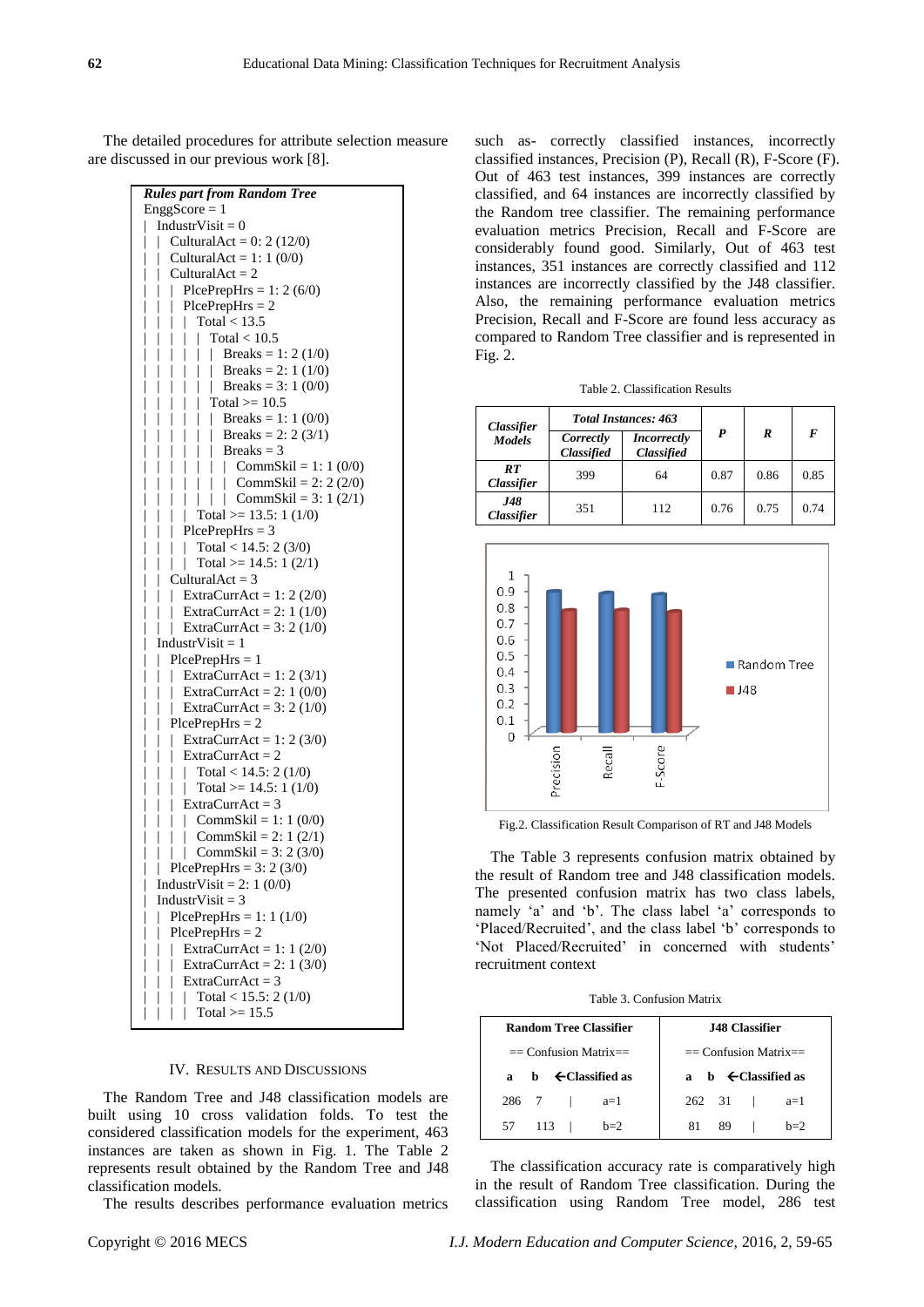instances which are belongs to the class ‗Placed/Recruited' were correctly classified, and 7 instances of the class 'Placed/Recruited' were incorrectly classified as ‗Not Placed/Recruited'. Also, 113 instances which are belong to the class 'Not Placed/Recruited' were correctly classified, and 57 instances were incorrectly classified as 'Placed/Recruited'.

The classification accuracy rate is comparatively low in the result of J48 classification. During the classification using J48 model, 262 test instances which are belongs to the class 'Placed/Recruited' were correctly classified, and 31 instances of the class 'Placed/Recruited' were incorrectly classified as 'Not Placed/Recruited'. Also, 89 instances which are belong to the class 'Not Placed/Recruited' were correctly classified, and 81 instances were incorrectly classified as ‗Placed/Recruited'. It is observed from the experimental

result that, the both Random tree and J48 classification models has high misclassification rate on the classification of instances which are belongs to the class 'Not Placed/Recruited'. The analysis of misclassification rate is described in the Table 4.

Table 4. Misclassification rate of classification models

|                                       | <b>Misclassification Rate</b> |                                  |  |  |
|---------------------------------------|-------------------------------|----------------------------------|--|--|
| <b>Classification</b><br><b>Model</b> | 'Placed/Recruited'            | 'Not<br><b>Placed/Recruited'</b> |  |  |
| <b>Random Tree</b>                    | 2.3%                          | 33.5%                            |  |  |
| I48                                   | 10.5%                         | 47 6%                            |  |  |

The Fig. 3 and Fig. 4 represents classification tree obtained by the Random tree classifier and J48 classifier respectively.



Fig.3. Classification Tree Obtained By the Random Tree Classifier



Fig.4. Classification Tree Obtained By the J48 Classifier

The size of the classification tree obtained by the Random tree classifier is 377. According to the procedure for attribute selection measure, the attribute *Eng. Score* has the highest information gain among all the considered attributes, and hence became the root node of the tree for

the both classifiers.

Similarly, the size of the tree obtained by the J48 classifier is 27. The size of the J48 classification tree is too small as compared to Random Tree classifier tree.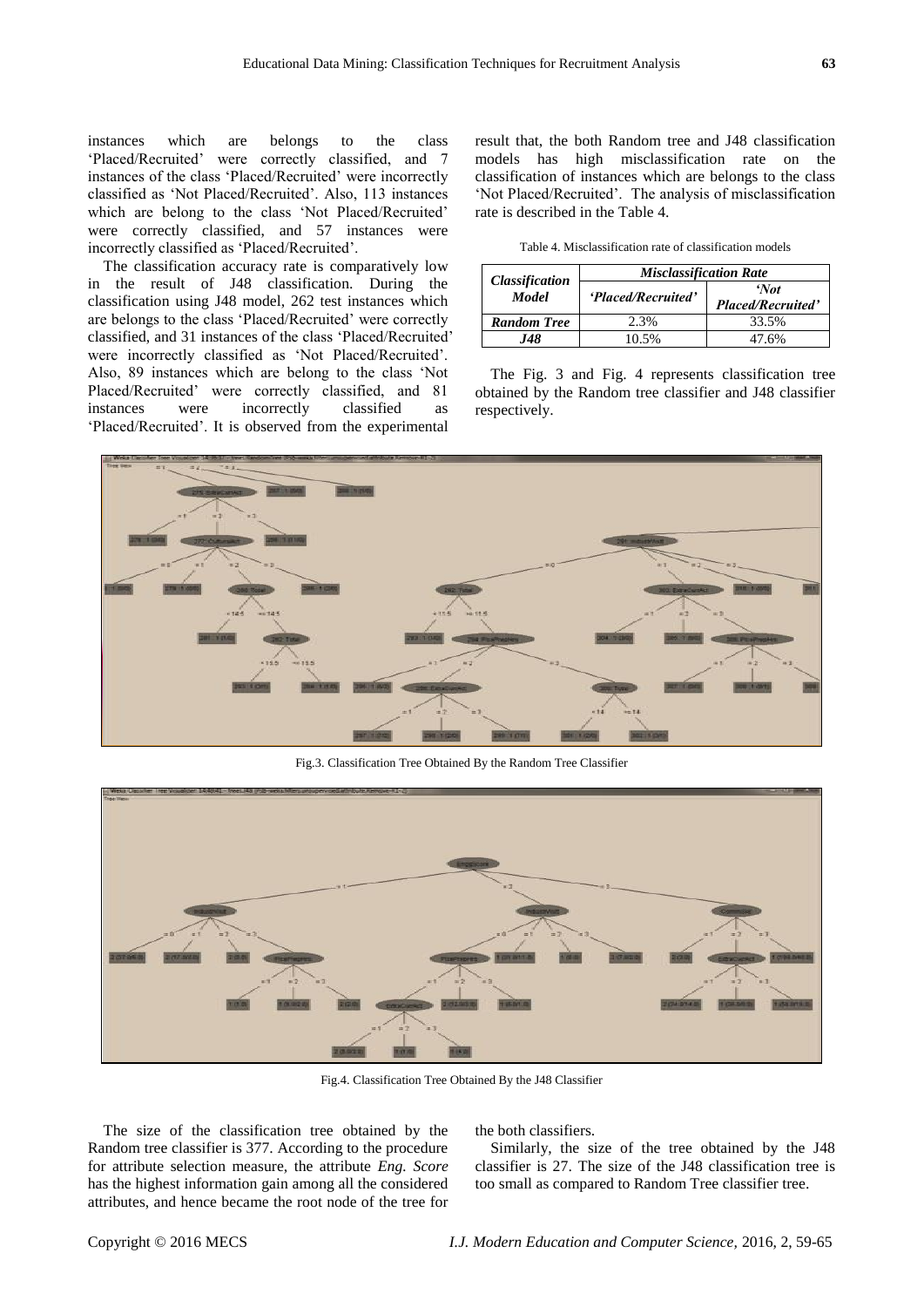#### V. CONCLUSION AND FUTURE DIRECTIONS

Educational data mining is becoming an emerging trend nowadays. In this work, under the educational data mining theme we made an effective attempt to predict recruitment of students based on their academic and other performances. This helps students as well as educational institutions to know about students, those be recruited by the industry before starting of the campus recruitment process. And those students who will not be recruited by the industries, there will be some chances to improve their performance significantly.

In this experiment, we have used two algorithms-Random Tree and J48 to build classification models using Decision Tree concept. Among these two classification models, the Random Tree classification model is found good as compared to J48 classification model. The accuracy of Random Tree classification model if found 85% and the accuracy of J48 classification model is found 74%. The future direction is to improve the prediction/classification accuracy by using some other data mining techniques such as K-Nearest Neighbor classification technique, Navie Bayesian classification techniques etc.

#### **REFERENCES**

- [1] Romero, C.Ventura, S. and Garcia, "Data mining in course management systems: Model case study and Tutorial". Computers & Education,Vol. 51, No. 1. pp.368- 384. 2008.
- [2] Samrat Singh and Dr. Vikesh Kumar, "Performance analysis of Engineering Students for Recruitment Using Classification Techniques", IJCSET February 2013 Vol 3, Issue 2, 31-37.
- [3] Romero,C. and Ventura, S. ,"Educational data Mining: A Survey from 1995 to 2005".Expert Systems with Applications (33) 135-146. 2007.
- [4] Jai Ruby and Dr. K. David, "Analysis of Influencing Factors in Predicting Students Performance Using MLP – AComparative Study", 10.15680/ijircce.2015.0302070.
- [5] Ritika Saxena, "Educational data Mining: Performance Evaluation of Decision Tree and Clustering Techniques using WEKA Platform", International Journal of Computer Science and Business Informatics, MARCH 2015.
- [6] M.I. López, J.M Luna, C. Romero and S. Ventura, ―Classification via clustering for predicting final marks based on student participation in forums" Regional Government of Andalusia and the Spanish Ministry of Science and Technology projects.
- [7] Sunita B Aher and Mr. LOBO L.M.R.J, "Data Mining in Educational System using WEKA", International Conference on Emerging Technology Trends (ICETT) 2011.
- [8] Siddu p. Algur and Prashant Bhat, "Metadata Based Classification and Analysis of Large Scale Web Videos", Interanational Journal of Emerging Trends and Technologies, May-June, 2015.
- [9] Srecko Natek and Moti Zwilling, "Data Mining for Small Student Data Set – Knowledge Management System for Higher Education Teachers", Knowledge Management and Innovation, International Conference, 2013.
- [10] Dorina Kabakchieva*, "*Predicting Student Performance by

Using Data Mining Methods for Classification", Cybernetics And Information Technologies, Volume 13,

- No 1, 2013.<br>[11] Ryan S.J.d. Baker, "Data Mining for Education". International Encyclopedia of Education (3rd edition). Oxford, UK: Elsevier 2010.
- [12] Bhise R.B., Thorat S.S., and Supekar A.K, "Importance of Data Mining in Higher Education System", IOSR Journal Of Humanities And Social Science (IOSR-JHSS), Jan-Feb, 2013.
- [13] Ogunde A. O and Ajibade D. A.," A Data Mining System for Predicting University Students' Graduation Grades Using ID3 Decision Tree Algorithm ". Journal of Computer Science and Information Technology
- [14] Sonali Agarwal, G. N. Pandey, and M. D. Tiwari, "Data Mining in Education: Data Classification and Decision Tree Approach", International Journal of e-Education, e-Business, e-Management and e-Learning, Vol. 2, No. 2, April 2012.
- [15] Brijesh Kumar Baradwaj and Saurabh Pal, "Mining Educational Data to Analyze Students Performance" International Journal of Advanced Computer Science and Applications, 2011.

#### **Authors' Profiles**



**Dr. Siddu P. Algur** is working as Professor, Dept. of Computer Science, Rani Channamma University (RCU), Belagavi, Karnataka, India. He received B.E. degree in Electrical and Electronics from Mysore University, Karnataka, India, in 1986. He received his M.E. degree in from NIT,

Allahabad, India, in 1991.He obtained Ph.D. degree from the Department of P.G. Studies and Research in Computer Science at Gulbarga University, Gulbarga.

He worked as Lecturer at KLE Society's College of Engineering and Technology and worked as Assistant Professor in the Department of Computer Science and Engineering at SDM College of Engineering and Technology, Dharwad. He was Professor, Dept. of Information Science and Engineering, BVBCET, Hubli, before holding the present position. He was also Director, School of Mathematics and Computing Sciences, RCU, Belagavi. He was also Director, PG Programmes, RCU, Belagavi. Also, additionally, he holds the post of 'Special Officer to Vice-Chancellor', RCU, Belagavi. His research interest includes Data Mining, Web Mining, Big Data and Information Retrieval from the web and Knowledge discovery techniques. He published more than 45 research papers in peer reviewed International Journals and chaired the sessions in many International conferences.



**Mr. Prashant Bhat** is pursuing Ph.D programme in Computer Science at Rani Channamma University Belagavi, Karnataka, India. He received B.Sc and M.Sc (Computer Science) degrees from Karnatak University, Dharwad, Karnataka, India, in 2010 and 2012 respectively. His

research interest includes Data Mining, Web Mining, web multimedia mining and Information Retrieval from the web and Knowledge discovery techniques, and published 8 research papers in peer reviewed International Journals. Also he has